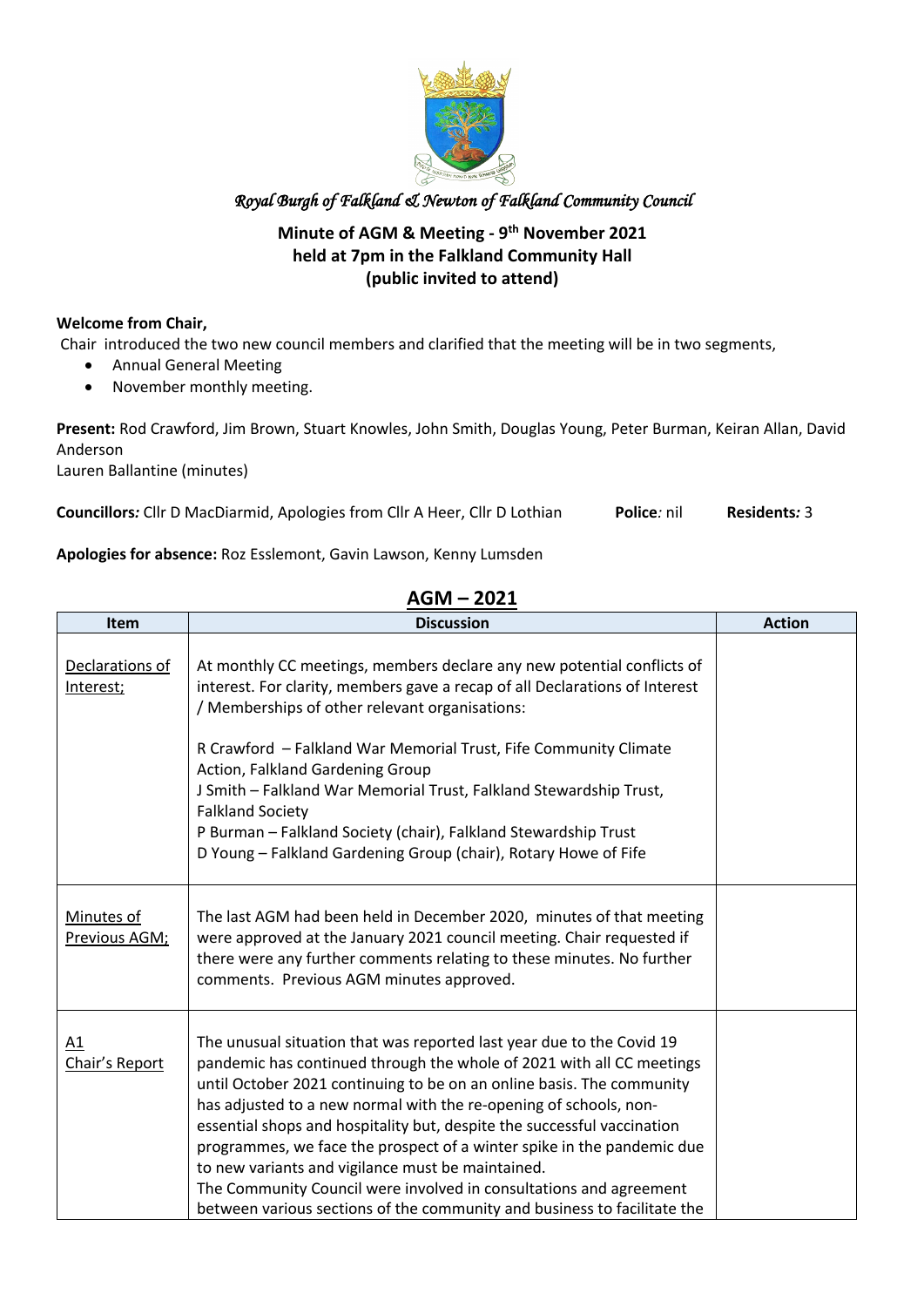

| <b>Item</b>                       | <b>Discussion</b>                                                                                                                                                                                                                                                                                                                                                                                                                                                                                                                                                                                                                                                                                                                                                                                                                                                                                                                                                                                                                                                                                                                                                                                                                                                                                                                                                                                                                                      |                                                                | <b>Action</b> |
|-----------------------------------|--------------------------------------------------------------------------------------------------------------------------------------------------------------------------------------------------------------------------------------------------------------------------------------------------------------------------------------------------------------------------------------------------------------------------------------------------------------------------------------------------------------------------------------------------------------------------------------------------------------------------------------------------------------------------------------------------------------------------------------------------------------------------------------------------------------------------------------------------------------------------------------------------------------------------------------------------------------------------------------------------------------------------------------------------------------------------------------------------------------------------------------------------------------------------------------------------------------------------------------------------------------------------------------------------------------------------------------------------------------------------------------------------------------------------------------------------------|----------------------------------------------------------------|---------------|
|                                   | use of public space at the Mill Green to alleviate the problems faced by<br>the hospitality sector and these operated successfully.<br>Work continues with SUSTRANS and external consultants to carry<br>forward some proposals following on from the Charrette activity but this<br>is proceeding at a very slow pace due in part to the difficulty to carry out<br>public consultation activities in the light of COVID lockdowns etc.<br>One member of the council resigned for personal reasons during the<br>period and efforts have been made to find replacement council members<br>during the period, both for Falkland and Newton of Falkland Residents.<br>Roz Esslemont joined the council immediately after the last AGM and two<br>further new members, Keiran Allan and David Anderson, have recently<br>joined the council. This has achieved a significant change for the better in<br>the age and gender demographic of the council. Unfortunately we have<br>not managed to find candidates for the two Newton of Falkland<br>vacancies on the council although we hope to address this in the coming<br>year. Fife Council have confirmed that the Falkland / Newton<br>composition of the Community Council cannot be varied.<br>Two of our most senior members, Peter Burman and John Smith have<br>moved to co-opted / nominated councillor status (non-voting) to enable<br>the introduction of fresh members into the council. |                                                                |               |
| A2<br><b>Treasurers</b><br>Report | Financial statements to 31/03/2021 have been circulated to members for<br>review and approval. These statements have not yet been subject to<br>independent third party examination so it is proposed that they will be<br>approved at this meeting "Subject to independent third party check".<br>Key points of the Financial Statements are as follows; -<br>Income for year ending 31/03/2021<br>Expenditure for year ending 31/03/2021<br>Statement of Funds at 31/03.2021<br>Retained funds at 31/03/2021 includes the following ring fenced<br>amounts;-<br>War Memorial Fund surplus (maintenance)<br><b>Defibrillator Funds</b><br>For information, Current cash at Bank as at 09/11/2021 is £13,887.67                                                                                                                                                                                                                                                                                                                                                                                                                                                                                                                                                                                                                                                                                                                                        | £2,238.24<br>£3,079.59<br>£13,851.86<br>£2,075.08<br>£1,180.00 |               |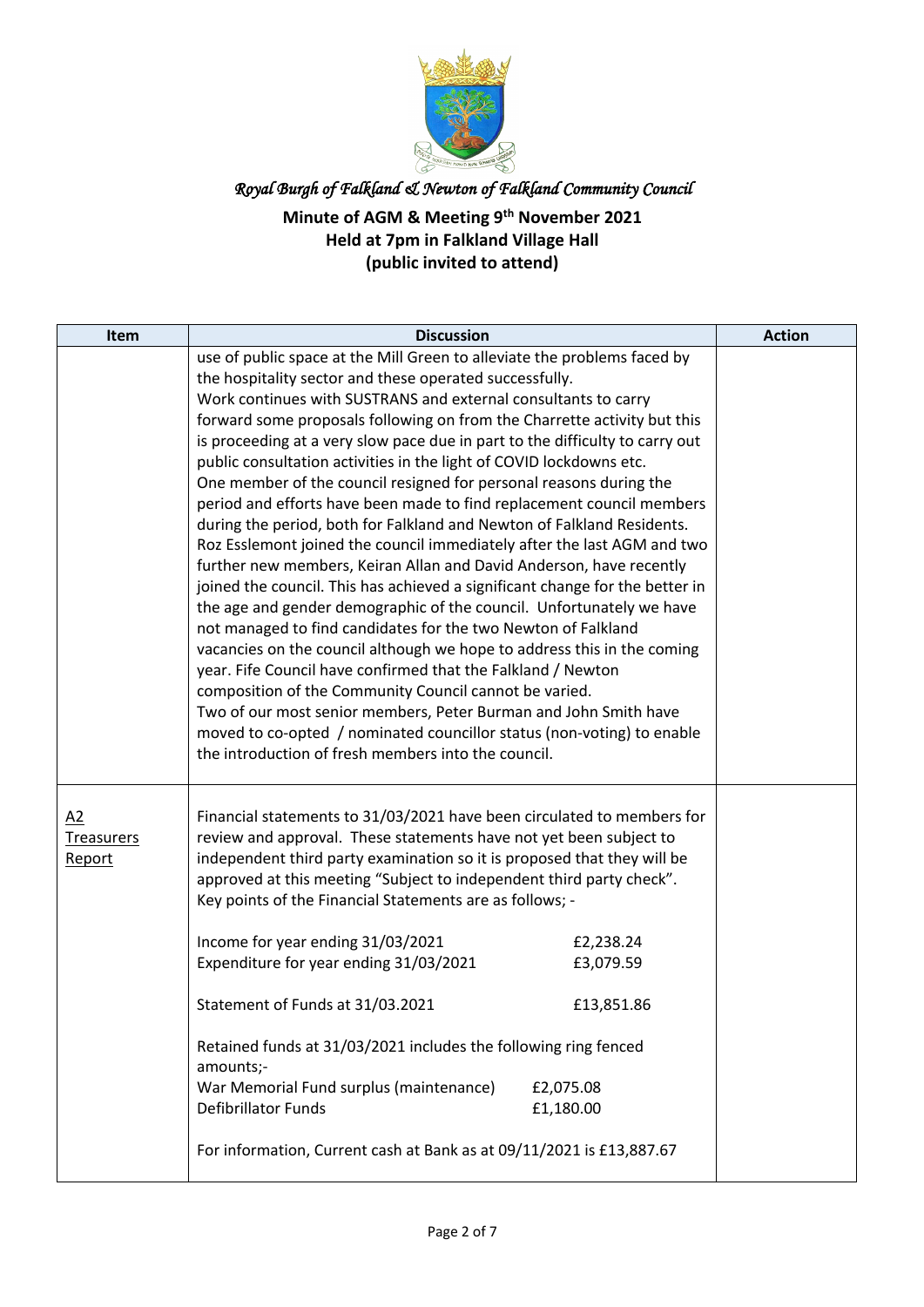

| Item                                                                      | <b>Discussion</b>                                                                                                                                                                                                                                                                                                                                                                                                                                                                                                                                                                                                                                                           | <b>Action</b> |
|---------------------------------------------------------------------------|-----------------------------------------------------------------------------------------------------------------------------------------------------------------------------------------------------------------------------------------------------------------------------------------------------------------------------------------------------------------------------------------------------------------------------------------------------------------------------------------------------------------------------------------------------------------------------------------------------------------------------------------------------------------------------|---------------|
|                                                                           | There were no comments on the draft statements, Chair proposed<br>approval on above basis, seconded by D Young. Agreed unanimously.                                                                                                                                                                                                                                                                                                                                                                                                                                                                                                                                         |               |
| A <sub>3</sub><br>Election of<br>Community<br>Council Officer<br>Bearers: | As confirmed at the last AGM, office bearer positions are for the duration<br>of the council with no automatic requirement for annual re-election.<br>R Crawford and J Brown have indicated that they are willing to continue<br>in their roles of Chair and Treasurer respectively.<br>The position of Secretary is currently vacant and Roz Esslemont has<br>indicated she would be prepared to carry out this role. Proposed by<br>Chair, seconded D Young. There being no other candidates, carried<br>unamimously.<br>As John Smith has moved to Co-opted member status, the position of<br>Vice-chair must also be filled. Chair asked if any members were willing to |               |
|                                                                           | take this role with no initial responses. J Brown has offered to carry out<br>this role if there were no other candidates. Proposed by Chair, seconded<br>D Young, carried unanimously.                                                                                                                                                                                                                                                                                                                                                                                                                                                                                     |               |
| $\underline{A4}$<br><b>Any Other</b><br><b>Business (AGM)</b>             | Chair confirmed that the next elections for Community Councils will be in<br>2023.                                                                                                                                                                                                                                                                                                                                                                                                                                                                                                                                                                                          |               |
| A5<br>Closure of AGM                                                      | There being no further AGM business, the AGM section of the meeting<br>was declared closed.                                                                                                                                                                                                                                                                                                                                                                                                                                                                                                                                                                                 |               |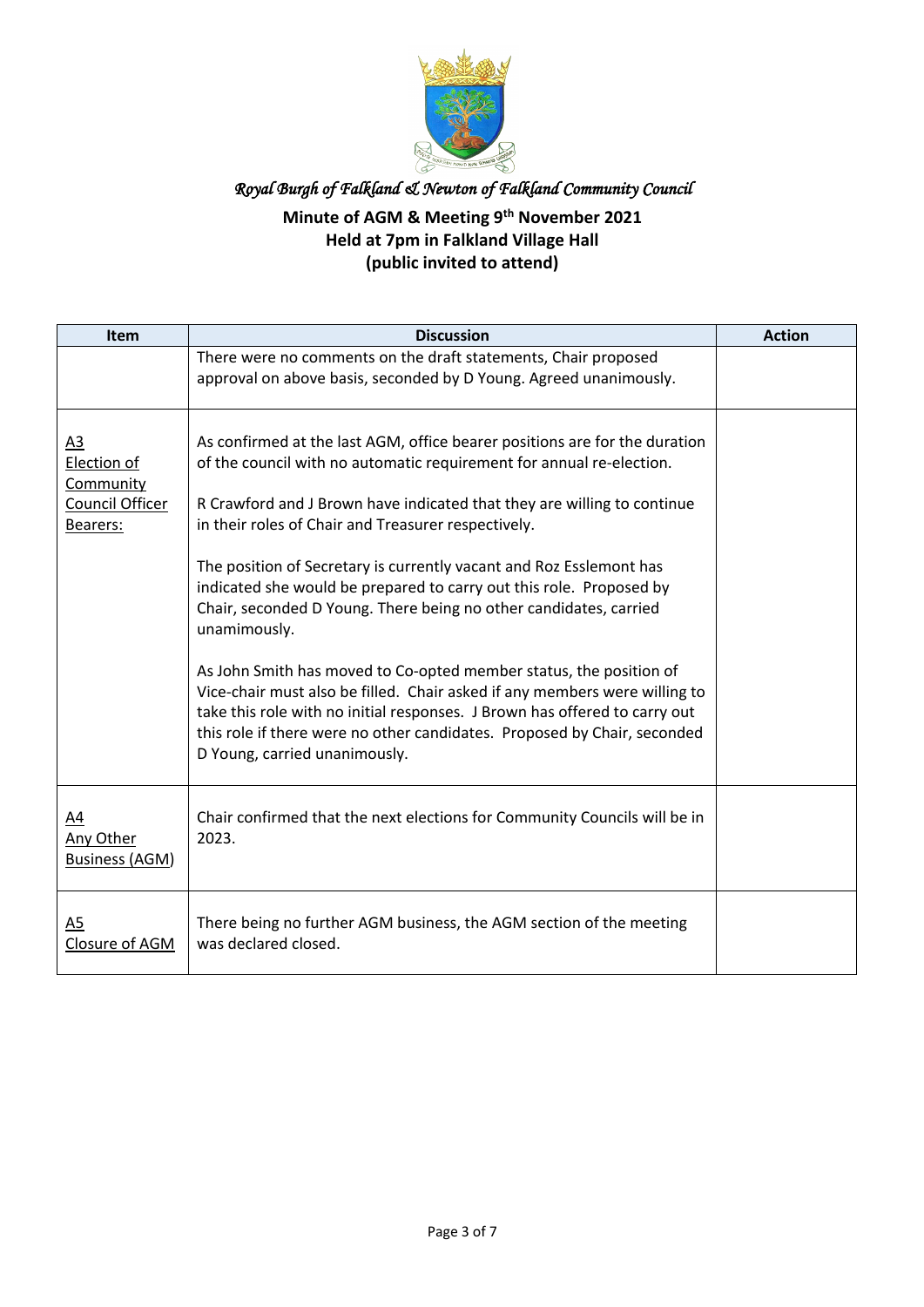

#### **Minute of AGM & Meeting 9th November 2021 Held at 7pm in Falkland Village Hall (public invited to attend)**

#### **November 2021 – Community Council Meeting**

| <b>Agenda Item</b>                           | <b>Discussion</b>                                                                                                                                                                                                                                                                                                                                                                                                                                                                                                                                                                                                                                                                                                                                                                                                                                                                                                                                                                                                                                                                                                                                                                                                                                                                                                 | <b>Action</b>                 |
|----------------------------------------------|-------------------------------------------------------------------------------------------------------------------------------------------------------------------------------------------------------------------------------------------------------------------------------------------------------------------------------------------------------------------------------------------------------------------------------------------------------------------------------------------------------------------------------------------------------------------------------------------------------------------------------------------------------------------------------------------------------------------------------------------------------------------------------------------------------------------------------------------------------------------------------------------------------------------------------------------------------------------------------------------------------------------------------------------------------------------------------------------------------------------------------------------------------------------------------------------------------------------------------------------------------------------------------------------------------------------|-------------------------------|
| 3<br>Declarations of<br>new Interest         | None. See note above under AGM                                                                                                                                                                                                                                                                                                                                                                                                                                                                                                                                                                                                                                                                                                                                                                                                                                                                                                                                                                                                                                                                                                                                                                                                                                                                                    |                               |
| 4<br>Minute of<br>Previous<br>Meeting        | October minute, taken by Lauren Ballantine approved.                                                                                                                                                                                                                                                                                                                                                                                                                                                                                                                                                                                                                                                                                                                                                                                                                                                                                                                                                                                                                                                                                                                                                                                                                                                              | Approved.                     |
| 5<br>Matters arising<br>not on the<br>agenda | None.                                                                                                                                                                                                                                                                                                                                                                                                                                                                                                                                                                                                                                                                                                                                                                                                                                                                                                                                                                                                                                                                                                                                                                                                                                                                                                             |                               |
| 6<br>Police Update                           | Monthly police report for October - 15 calls concerning Falkland resulting<br>in 3 charges.<br>Community Officers to be invited to attended future meetings when<br>held in-person again.                                                                                                                                                                                                                                                                                                                                                                                                                                                                                                                                                                                                                                                                                                                                                                                                                                                                                                                                                                                                                                                                                                                         | $RC - to issue$<br>invitation |
| 7<br>Correspondence                          | <b>Local Development Plans</b><br>i)<br>Local Development Plan (FIFEPLAN), Email received from Fife<br>Council noting that preparation work for the next iteration of the<br>LDP will commence in 2022. Communities can now become<br>more involved in this process through the preparation of Local<br>Place Plans (LPP's) as provided for in latest Scottish planning<br>legislation. Community Councils will generally be the lead<br>organisation if a community intends to produce an LPP. Fife<br>Council will hold seminars and publish guidance for community<br>organisations interested in producing LPP's. LPP proposals will<br>not be automatically included in the revised LDP but the council<br>should take note of community aspirations.<br>Queens Platinum Jubilee<br>$\mathsf{ii}$<br>Email from Lord Lieutenant's office re celebrations for Queens<br>Jubilee in 2022, inviting communities to participate in hosting<br>beacons and other activities. Request for info on any existing<br>community proposals. CC to set up small sub-committee with<br>wider grouping of organisations incl Falkland Estate & Falkland<br>Events etc. Invite community feedback and investigate<br>opportunities Fife-wide. Agreement in principle to take forward<br>and RC/JB to draft response letter. | $RC / JB$ to<br>respond.      |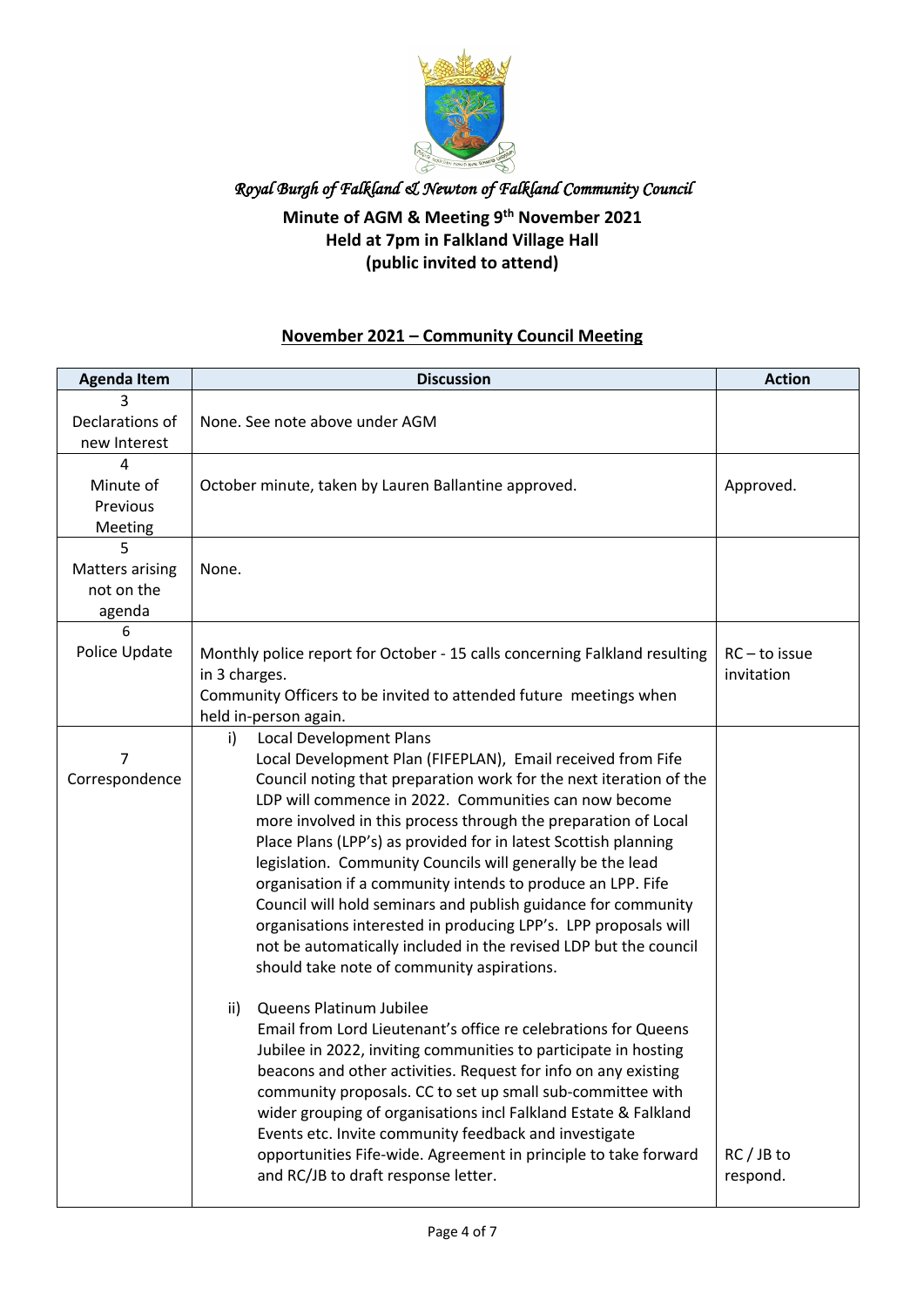

| <b>Agenda Item</b>                                            | <b>Discussion</b>                                                                                                                                                                                                                                                                                                                                                                                                                                                                                                                                                                                                                                                                                                                                                                                                                   | <b>Action</b> |
|---------------------------------------------------------------|-------------------------------------------------------------------------------------------------------------------------------------------------------------------------------------------------------------------------------------------------------------------------------------------------------------------------------------------------------------------------------------------------------------------------------------------------------------------------------------------------------------------------------------------------------------------------------------------------------------------------------------------------------------------------------------------------------------------------------------------------------------------------------------------------------------------------------------|---------------|
|                                                               | Email from FC advising proposed revised rules / regulations for<br>iii)<br>use of Public Open Spaces/Parks.                                                                                                                                                                                                                                                                                                                                                                                                                                                                                                                                                                                                                                                                                                                         |               |
|                                                               | iv) Email from FC advising Climate Change Seminar for Community<br>Councillors on 30 November on MS teams                                                                                                                                                                                                                                                                                                                                                                                                                                                                                                                                                                                                                                                                                                                           |               |
|                                                               | Reminder for CC Annual Grant Application to FC. Deadline<br>v)<br>31/12/2021.                                                                                                                                                                                                                                                                                                                                                                                                                                                                                                                                                                                                                                                                                                                                                       | JB to submit  |
| 8<br>Planning, Listed<br><b>Buildings and</b><br>Conservation | PB advised that Matthew Price of Fife Council Planning/ Built Heritage<br>will attend the December CC meeting to give a presentation on the<br>"Falkland Conservation Area Appraisal and Management Plan" (FCAAMP)<br>and to discuss possibilities for an update of this document. Projector can<br>be borrowed from Falkland Society if required.<br>Planning Applications; Falkland Estate has submitted an application to<br>relax requirements for the visibility splays on the A912 at the Forest of<br>Falkland car park junction. These were not built as per original approval.<br>It appears this is only to regularise previous verbal agreement between<br>Fife Transportation team /Falkland Estate. If this has been pre-agreed,<br>there is little point in CC issuing a comment. No other applications to<br>report. | No Action.    |
| 9<br>Falkland's<br>Future /<br><b>SUSTRANS PfE</b><br>project | JB advised there are no significant updates to report. Awaiting<br>consultants OPEN to produce visualisations in December for public<br>consultation. Timing is too close to Christmas so consultations will be<br>deferred to early in New Year.<br>Stakeholder meeting - proposal to restart and to hold 2 weeks prior to<br>next CC meeting (1 December). TBC.<br>SK gave update on role & responsibilities of SUSTRANS & New Minister<br>for Active Travel (Patrick Harvie). PfE Proposals for Falkland are in line<br>with Scottish Govt proposals for 20 mph default speed limit plans for all<br>residential areas.                                                                                                                                                                                                          |               |
| 10<br><b>Residents Issues</b>                                 | Resident B Gilchrist again raised issues regarding ownership of the<br>$\mathsf{i}$<br>Balmblae track & maintenance burdens. Falkland Estate have<br>stated they do not own this although this is disputed by Fife<br>Council. JS presented photo of a multi-purpose machine for sale                                                                                                                                                                                                                                                                                                                                                                                                                                                                                                                                               |               |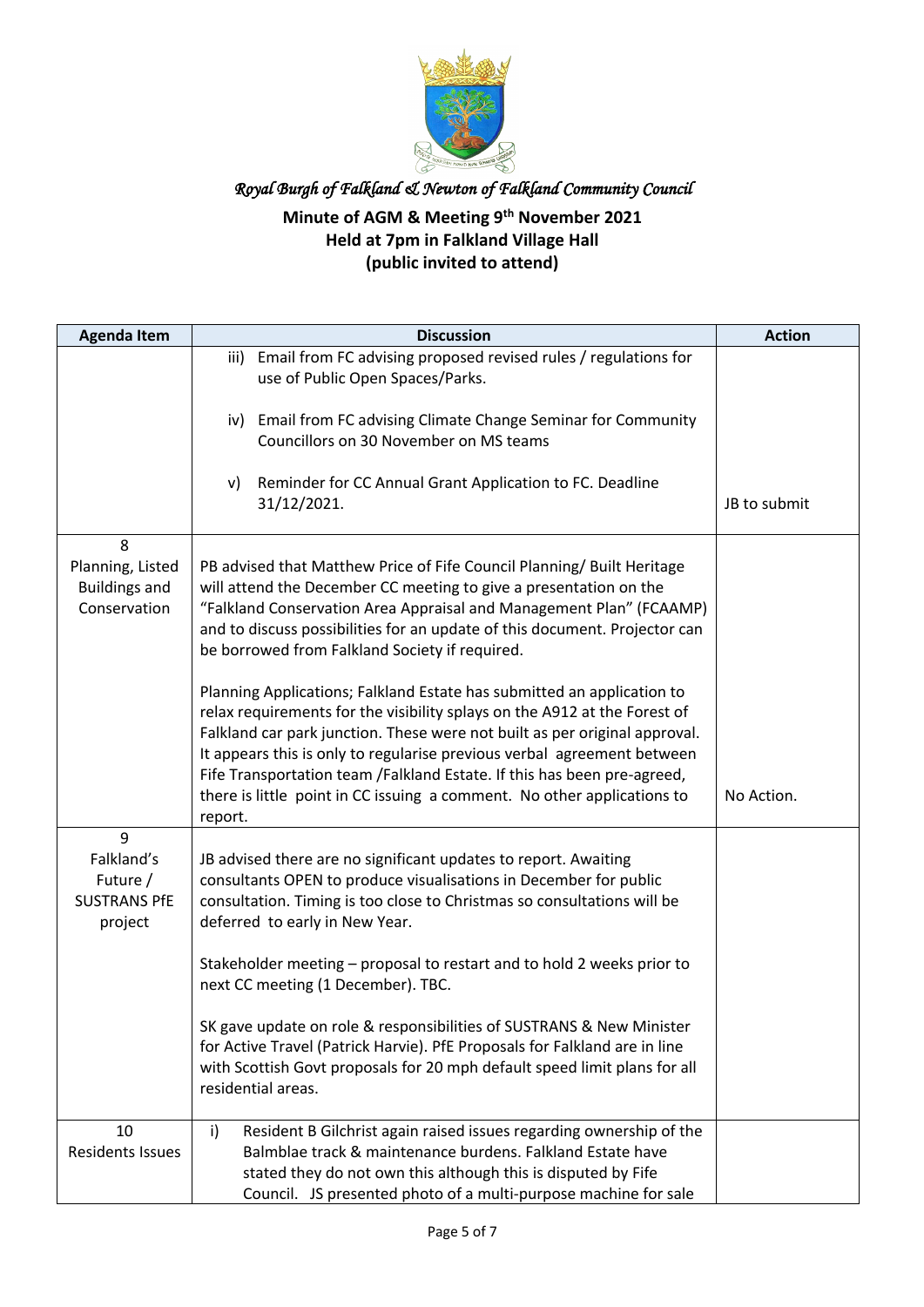

| <b>Agenda Item</b>    |              | <b>Discussion</b>                                                                                                     | <b>Action</b>          |
|-----------------------|--------------|-----------------------------------------------------------------------------------------------------------------------|------------------------|
|                       |              | (£1500) that could be used to maintain the road privately by                                                          |                        |
|                       |              | residents and proposed that CC could assist with purchase. This                                                       |                        |
|                       |              | proposal was not supported.                                                                                           |                        |
|                       | ii)          | Back Dykes Terrace - Resident raised concern that handrail cut                                                        |                        |
|                       |              | down by house owner to allow electric car charging presents                                                           |                        |
|                       |              | safety issue and should be reinstated urgently before bad                                                             |                        |
|                       |              | weather. This item was previously being investigated by Cllr Heer.                                                    |                        |
|                       |              | Cllr McD to liaise with Cllr Heer for update.                                                                         |                        |
| 11                    | $\mathsf{i}$ | Community Council Vacancies. No response for vacancies (2no.)                                                         | Newton meeting         |
| Community             |              | for Newton of Falkland. CC propose to hold CC meeting in Newton                                                       | date to be             |
| <b>Council Issues</b> |              | hall early in New Year.                                                                                               | finalised.             |
|                       | ii)          | Fountain Proposals. Meeting to take place 12 November with ARC                                                        |                        |
|                       |              | Architects (Paul Higginson). with particular focus on: unified                                                        |                        |
|                       |              | approach, , recommended solutions, costs and listed                                                                   |                        |
|                       |              | building/structure issues.                                                                                            |                        |
|                       | iii)         | Flood Action Group. JS gave update on responsibilities/ownership                                                      | $PB - to update at$    |
|                       |              | of various issues including Balmblae 'leaky barrier".                                                                 | next available         |
|                       | iv)          | Edge of Village car park. National Trust for Scotland have invited                                                    | meeting on<br>Fountain |
|                       |              | RC and JB to a meeting 19 November to outline NTS proposals for                                                       |                        |
|                       |              | way forward regarding car park and other development.<br>Facebook/Website. Community Council FB page has been set up, | proposals.             |
|                       | v)           | mainly to allow posts in Community Council's name on other social                                                     |                        |
|                       |              | media pages including Falkland Residents HYS group page. Initially,                                                   |                        |
|                       |              | RC and JB will have admin access to page. CC Website, Volunteers                                                      |                        |
|                       |              | sought within CC to maintain website. JB will approach Ross                                                           | RC/JB to report        |
|                       |              | Burgess to see if he would be willing to assist with this activity.                                                   | back.                  |
|                       | vi)          | Lomond Tavern. New proprietors have taken on lease for premises                                                       |                        |
|                       |              | as a Café & Chocolate shop. Internal renovations have                                                                 |                        |
|                       |              | commenced. This is a very positive development.                                                                       |                        |
|                       | vii)         | War Memorial responsibilities. John Brown (former CC Chair) has                                                       |                        |
|                       |              | indicated that the CC own the fabric of War Memorial & are                                                            |                        |
|                       |              | responsible for maintenance. Fife Council own the land but not                                                        |                        |
|                       |              | the memorial itself. Memorial may need the crest repainted                                                            | $JS/RC - bring up$     |
|                       |              | /gilded professionally (approx. £1300/ time). CC has £2075                                                            | ownership issue        |
|                       |              | financial reserves available ring fenced for memorial. JS/RC to                                                       | of memorial at         |
|                       |              | bring up ownership issue at next WMT meeting.                                                                         | next WMT               |
|                       |              | viii) Christmas Tree and Lighting. Estate gifted tree for 2020, RC to                                                 | meeting.               |
|                       |              | contact estate for 2021. JS - lights tested, some not working.                                                        |                        |
|                       |              | National Trust for Scotland have nets of lights to put on palace                                                      |                        |
|                       |              | hedge but these require to be PAT tested. Late Night Festive                                                          |                        |
|                       |              | Shopping - 17 November. Lights to be up before this date if                                                           |                        |